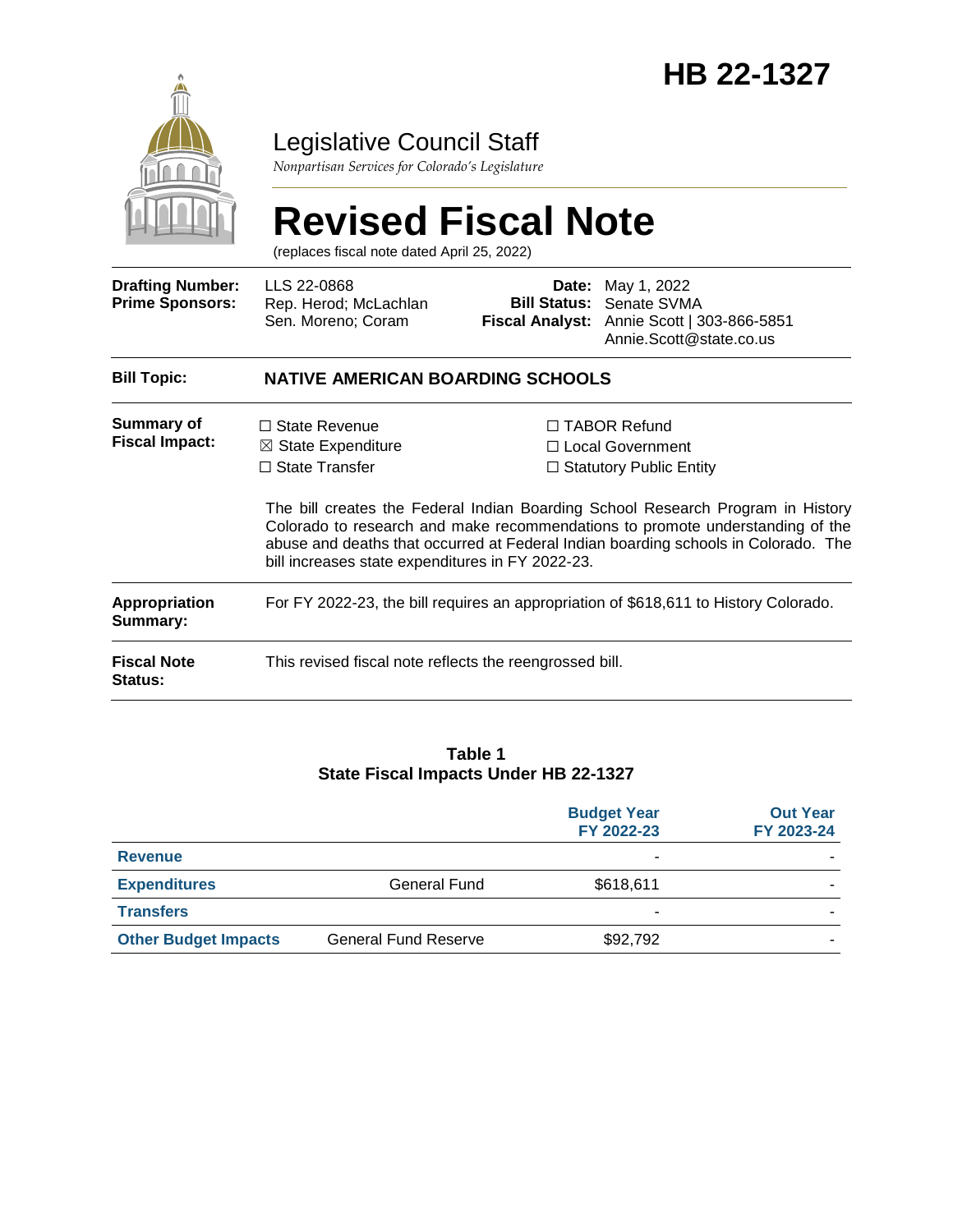## Page 2<br>May 1, 2022 **HB 22-1327**

#### **Summary of Legislation**

The bill creates the Federal Indian Boarding School Research Program in History Colorado to research and make recommendations to promote understanding of the abuse and deaths that occurred at to the federal Indian boarding school in Colorado. The program is repealed December 31, 2023.

**Research and reporting.** In consultation with the Southern Ute Tribe, the Ute Mountain Ute Tribe, and the Colorado Commission on Indian Affairs (commission), History Colorado is required to research the events, physical and emotional abuse, and deaths that occurred at the federal Indian boarding school at Fort Lewis, including the victimization of families of the youth forced to attend the school, and the intergenerational impacts of the abuse. History Colorado is allowed to contract with a research entity to conduct portions of the research. Among other tasks, the work must include:

- conducting research to more accurately estimate the number of deaths at the school at Fort Lewis;
- identifying and mapping graves of Native American students buried at and around the school; and
- interviewing those with knowledge of the experiences of Native American students attending the school.

History Colorado is required to provide periodic updates to the Southern Ute Tribe, the Ute Mountain Ute Tribe, and the commission, and deliver a final report by June 30, 2023.

After delivery of the final report, History Colorado, in consultation with the Southern Ute Tribe, the Ute Mountain Ute Tribe, and the commission, is required to develop recommendations to increase understanding of the abuse that occurred and to support tribal members healing from the effects of the abuse. A summary of the findings and recommendations must be made publicly available on History Colorado's website, and a written copy must be delivered to relevant entities specified in the bill.

**Teller Institute Property.** At the time the Department of Human Services (DHS) vacates the former Teller Institute Federal Indian boarding school property, the all or a portion of the property must be sold or transferred to a state institution of higher education, a local government, a state agency, or a federally recognized tribe in Colorado that was impacted by the operation of the Teller Institute. The DHS must not sell or transfer the property until after the identification and mapping of any graves of Native American students buried at the school, and until the DHS, in consultation with tribal governments, develops a plan to acknowledge the abuse and victimization of students and families related to the operation of the Federal Indian boarding school located on the property.

#### **Background**

The Grand Junction Regional Center (GJRC) campus is located on the site of the former Teller Institute Federal Indian Boarding School. [Senate Bill 16-178](https://leg.colorado.gov/bills/sb16-178) directed the DHS to vacate the regional center campus to list the property for sale. [House Bill 19-1062](https://leg.colorado.gov/bills/hb19-1062) added additional options for the DHS to transfer the property to a local government or institution of higher education. As of this writing, there are still residents at the GJRC campus. The GJRC campus is comprised of about 47 acres and 28 buildings.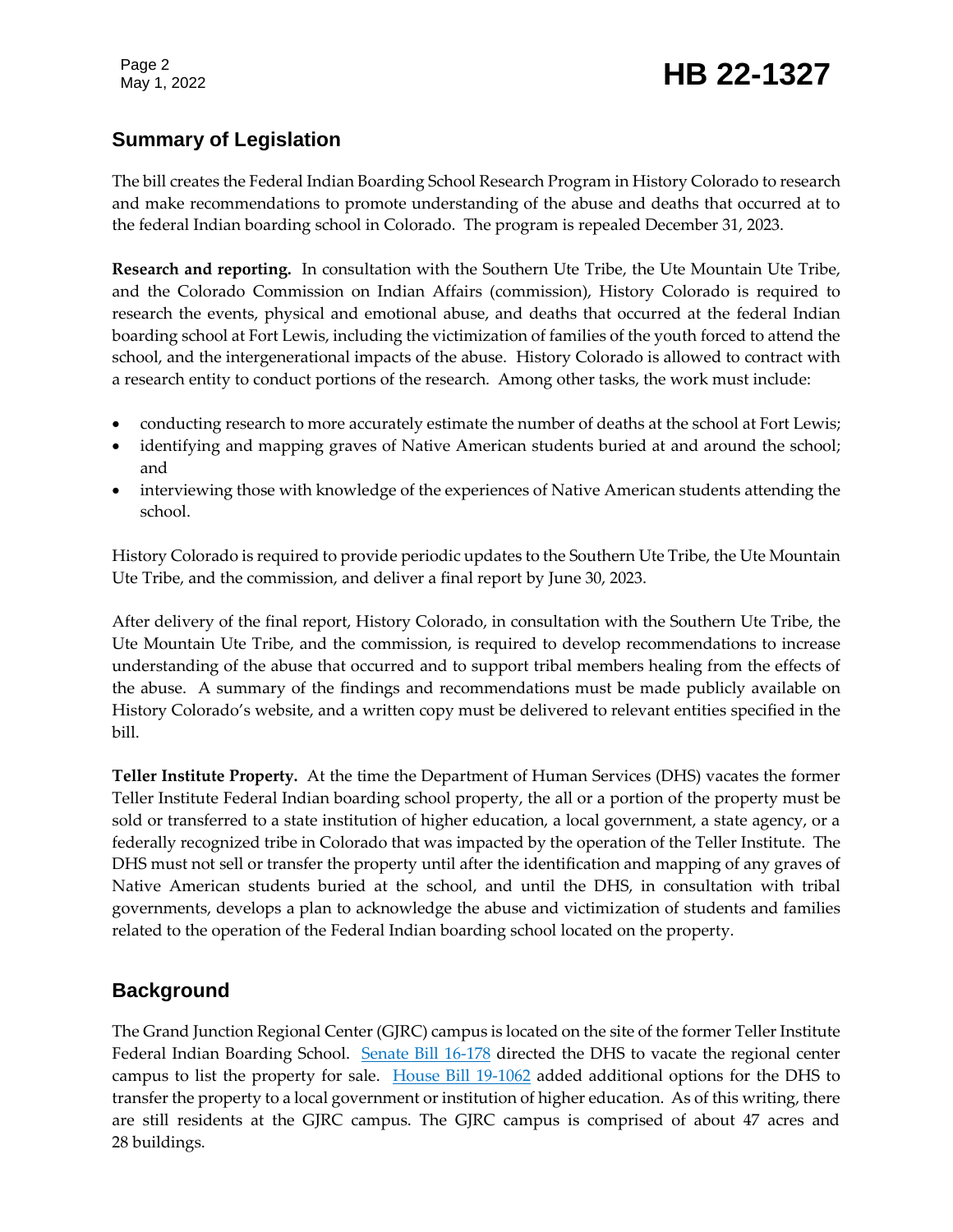#### **State Expenditures**

The bill increases state expenditures in History Colorado by \$702,333 in FY 2022-23 only, paid from the General Fund. Expenditures are shown in Table 2 and detailed below.

#### **Table 2 Expenditures Under HB 22-1327**

|                          |                   | FY 2022-23 | FY 2023-24 |
|--------------------------|-------------------|------------|------------|
| <b>History Colorado</b>  |                   |            |            |
| <b>Personal Services</b> |                   | \$150,000  |            |
| Research                 |                   | \$468,6111 |            |
|                          | <b>Total Cost</b> | \$618,611  |            |

<sup>1</sup> *Centrally appropriated costs are not included in the bill's appropriation.*

**History Colorado.** In FY 2022-23 only, History Colorado requires staff and funding to perform or contract for the required research.

- **Staff.** In FY 2022-23 only, History Colorado requires funding for staff to oversee internal research and manage the work of the research entity, coordinate with relevant entities, and ensure the provision of the recommendations outlined under the bill. Costs are estimated to be approximately \$150,000, inclusive of salary and operating costs.
- **Research.** In FY 2022-23 only, History Colorado will contract with an organization to perform archaeological surveys to locate any additional areas that may contain human remains, perform a historical analysis of the property, perform Tribal consultations to further locate remains, and repatriate or memorialize human remains, funerary objects, and items of cultural significance, as appropriate. Costs are estimated to be approximately \$468,611.

**Governor's Office.** In FY 2022-23 only, the Colorado Commission on Indian Affairs in the Governor's Office is required to attend meetings and provide consultation on the program. The fiscal note assumes that this workload is absorbable and that no appropriation is required.

**Department of Human Services.** Beginning in FY 2022-23, workload in the Department of Human Services will increase to develop a plan to acknowledge the abuse and victimization of students and families related to the operation of the Federal Indian boarding school located on the Teller Institute property, and to adjust the process for selling or transferring the Teller Institute property to meet the requirements of the bill. This workload is assumed to be absorbable and no appropriation is required.